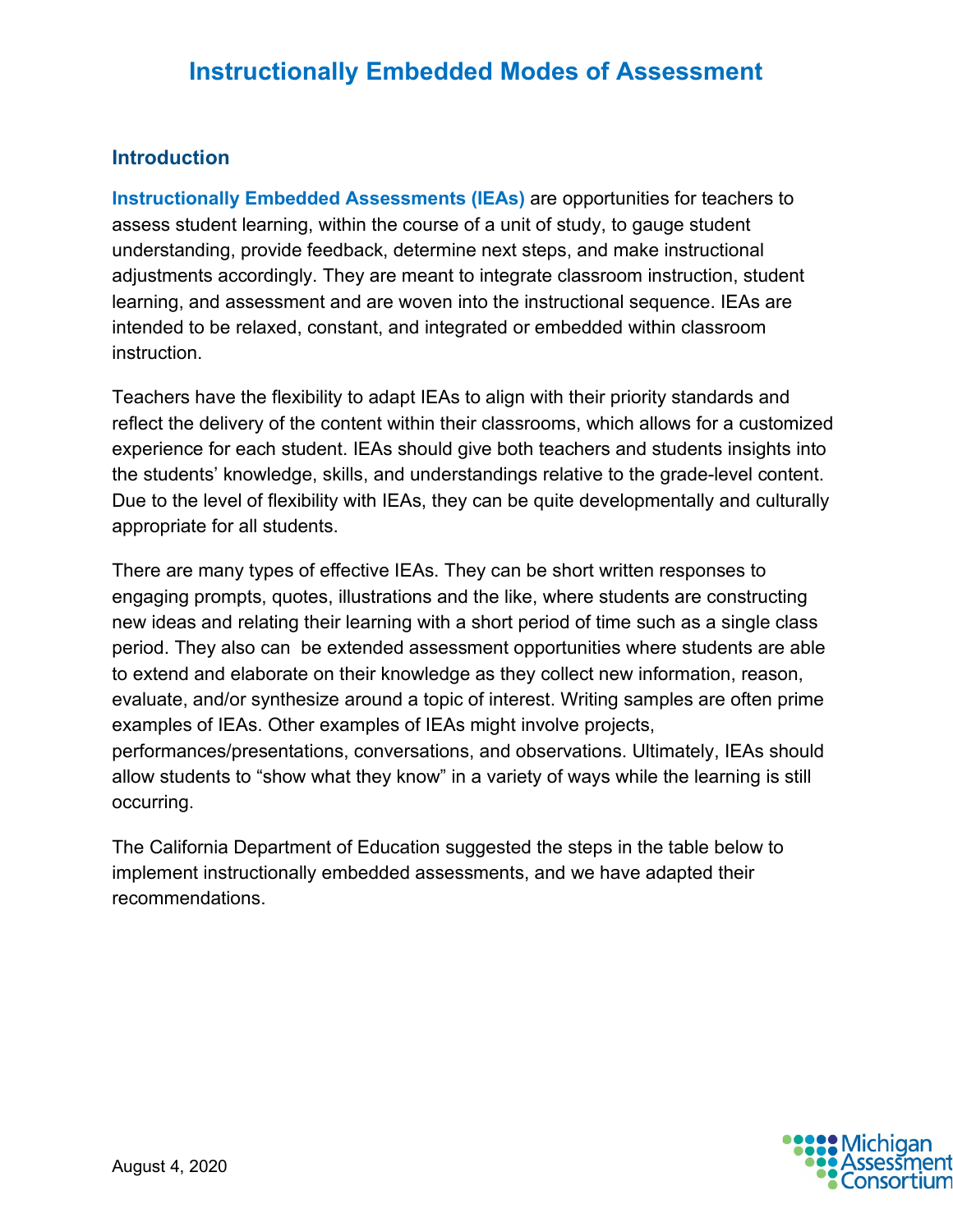## **[Instructionally Embedded Modes of Assessment](https://drive.google.com/file/d/1MK0tAyU7_-G_6xJOeyoEPjAOyal8Ghcx/view?usp=sharing)**

#### Steps to implementing instructionally embedded assessments

- 1. Plan what, when, and how to assess each child
- 2. Collect information from a number of sources, such as observations, classroom products, performance events, and conversations with the student and their families.
- 3. Assemble a collection of evidence or portfolio that may include notes/pictures on observations, prompted responses, writing samples, projects, performance event artifacts, and notes about conversations.
- 4. Review the portfolio often and write reflective summaries that can be used in sharing information about the student's development. Narrative reporting may be completed by both students and teachers.
- 5. Present summaries and information from the portfolio to students, families, and staff to guide instructional planning and adjustments. Students may also be used as presenters of the information.
- 6. Use the information to determine student progress and growth toward proficiency of assessed standards.

#### **Resources:**

- [https://snapgse.stanford.edu/snap-assessments/instructionally-embedded](https://snapgse.stanford.edu/snap-assessments/instructionally-embedded-assessments)[assessments](https://snapgse.stanford.edu/snap-assessments/instructionally-embedded-assessments)
- [https://dynamiclearningmaps.org/sites/default/files/documents/StateBonusItems/I](https://dynamiclearningmaps.org/sites/default/files/documents/StateBonusItems/IE_Assessments_Flyer_YE_Version.pdf) E Assessments Flyer YE Version.pdf
- <https://drdpk.org/dll/embedded.html>